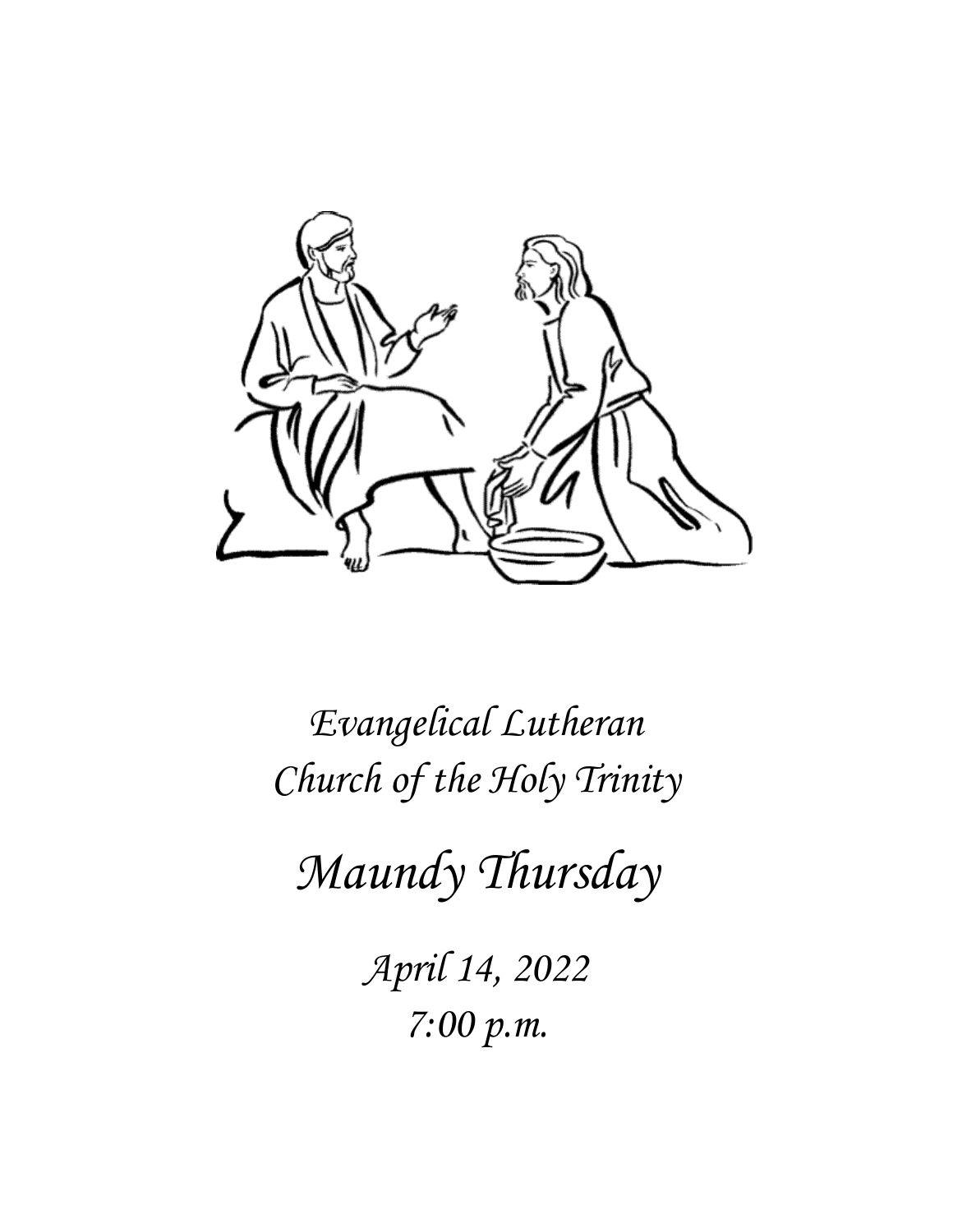Assembly responses are in **bold type.**

**SIGNIFICANCE OF THE DAY:** This evening our Lenten observance comes to an end, and we gather with Christians around the world to celebrate the Three Days of Jesus' death and resurrection. Tonight we remember Christ's last meal with his disciples, but the central focus is his commandment that we live out the promise embodied in this meal. As Jesus washed his disciples' feet, so we are called to give and receive love in humble service to one another. Formed into a new body in Christ through this holy meal, we are transformed by the mercy we have received and carry it into the world. Departing worship in solemn silence, we anticipate the coming days.

| Prelude | Chorale prelude | Schmucke dich | (Brahms) |
|---------|-----------------|---------------|----------|
|---------|-----------------|---------------|----------|

# *Announcements/Greeting*

*Gathering (The assembly stands as the ministers enter.)*

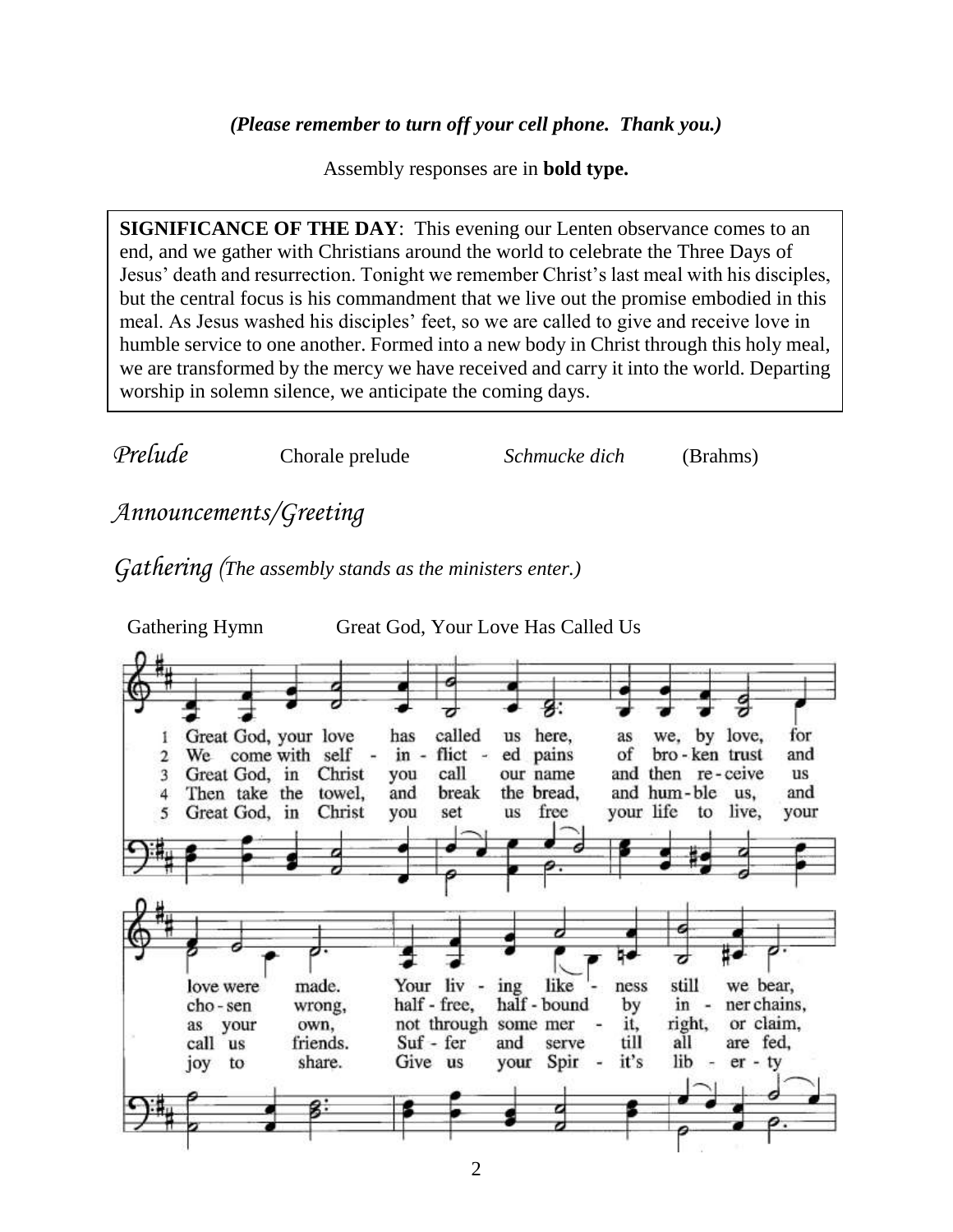

*(The assembly remains standing.)*



"For I have given you an example, that you also should do as I have done to you."  $-$ John  $13:15$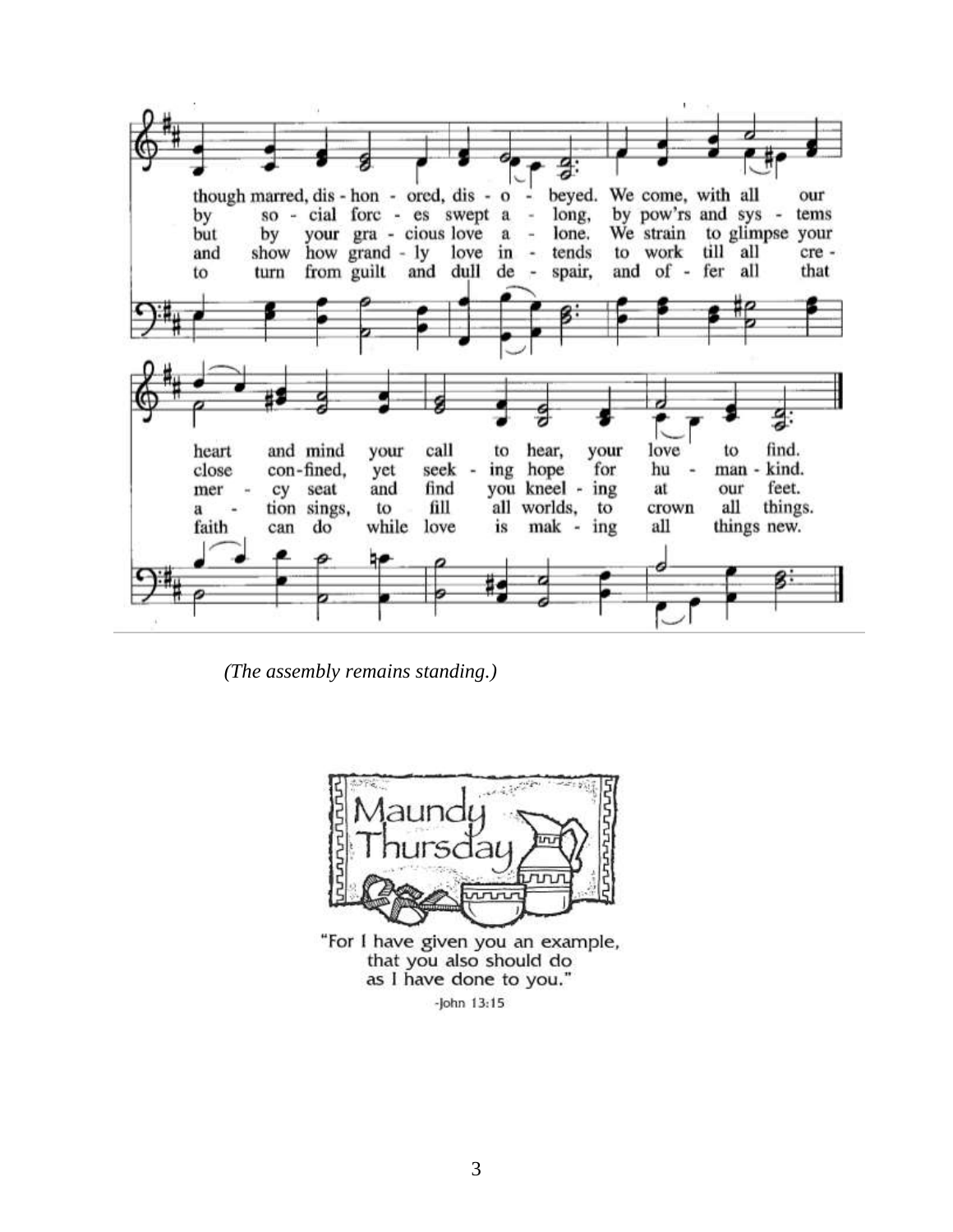Confession and Forgiveness

Dear brothers and sisters in Christ, in this Lenten season we have heard our Lord's call to struggle against sin, death, and the devil - all that keeps us from loving God and each other. This is the struggle to which we were called at baptism.

Within the community of the church, God never wearies of forgiving sin and giving the peace of reconciliation. On this night let us confess our sin against God and our neighbor, and enter the celebration of the great Three Days reconciled with God and with one another.

*(The assembly kneels, as able, or sits. Silence is kept for reflection and self-examination.)*

### Most merciful God,

**We confess that we are captive to sin and cannot free ourselves. We have sinned against you in thought, word, and deed, by what we have done and by what we have left undone. We have not loved you with our whole heart; we have not loved our neighbors as ourselves. For the sake of your son, Jesus Christ, have mercy on us. Forgive us, renew us, and lead us, so that we may delight in your will and walk in your ways, to the glory of your holy name. Amen.**

In the mercy of almighty God, Jesus Christ was given to die for us, and for his sake God forgives us all our sins. As a called and ordained minister of the church of Christ, and by his authority, I therefore declare to you the entire forgiveness of all your sins, in the name of the Father, and of the  $+$  Son, and of the Holy Spirit.

#### **Amen.**

*(The assembly is seated. The congregation may come forward for the laying on of hands and individual absolution.)*

In obedience to the command of our Lord Jesus Christ, I forgive you all your sins.

#### **Amen.**

*(The assembly stands as the presiding minister returns to the chancel.)*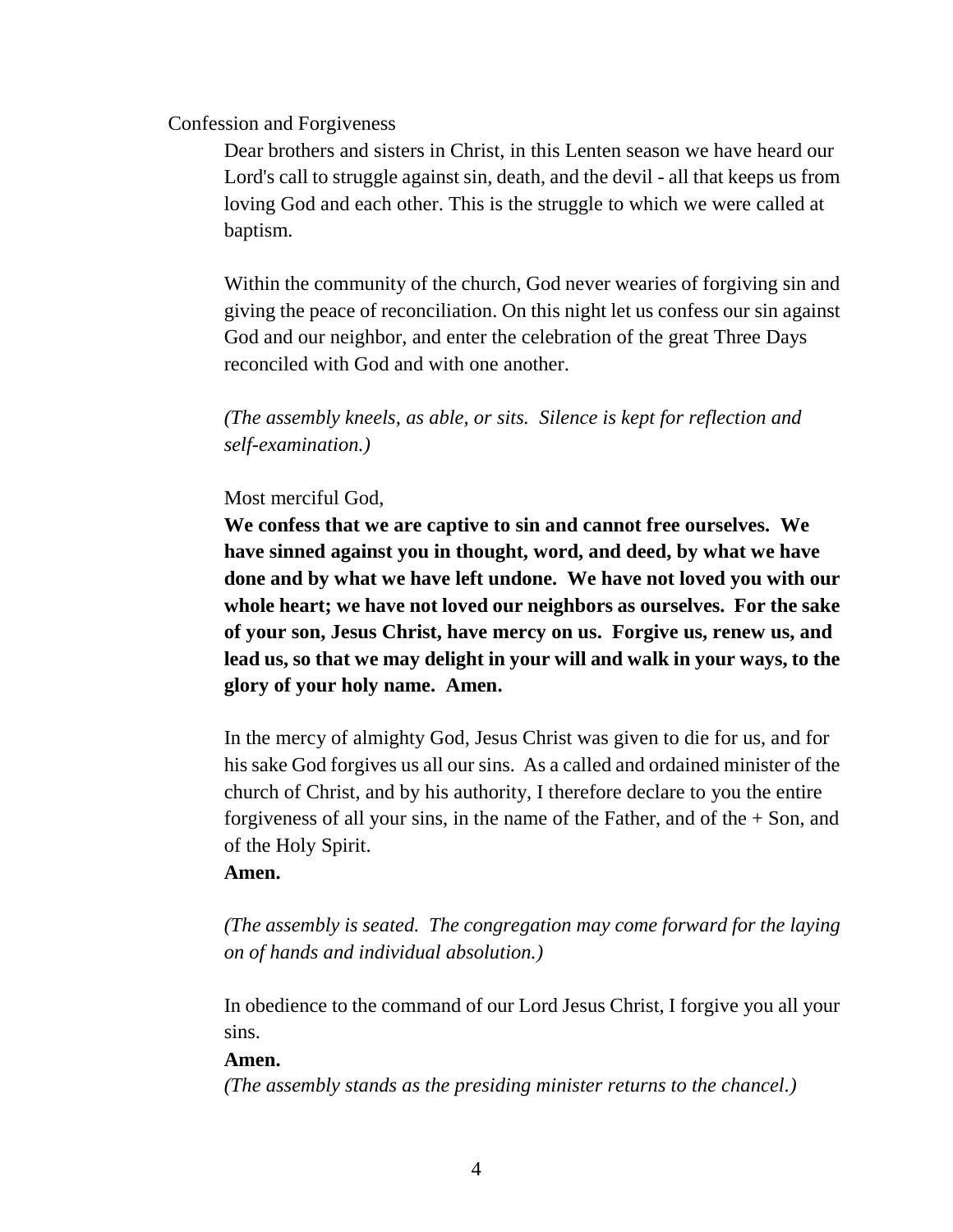#### Peace

The peace of Christ be with you always. **And also with you.**

*(The assembly greets one another with a sign of Christ's peace saying "*Peace be with you; **and also with you**.")

*(The assembly remains standing.)*

Apostolic Greeting

The grace of our Lord Jesus Christ, the love of God, and the communion of the Holy Spirit be with you all.

**And also with you.**

#### Let us pray.

Holy God, source of all love, on the night of his betrayal, Jesus gave us a new commandment, to love one another as he loves us. Write this commandment in our hearts, and give us the will to serve others as he was servant of all, your Son, Jesus Christ, our Savior and Lord, who lives and reigns with you and the Holy Spirit, one God, now and forever.

**Amen.**

*(The assembly is seated.)*

Anthem When Twilight Comes (Sedio)

When twilight comes and the sun sets, mother hen prepares for night's rest. As her brood shelters under her wings, she gives the love of God to her nest. Oh! what joy to feel her warm heartbeat and be near her all night long; so the young can find repose, then renew tomorrow's song.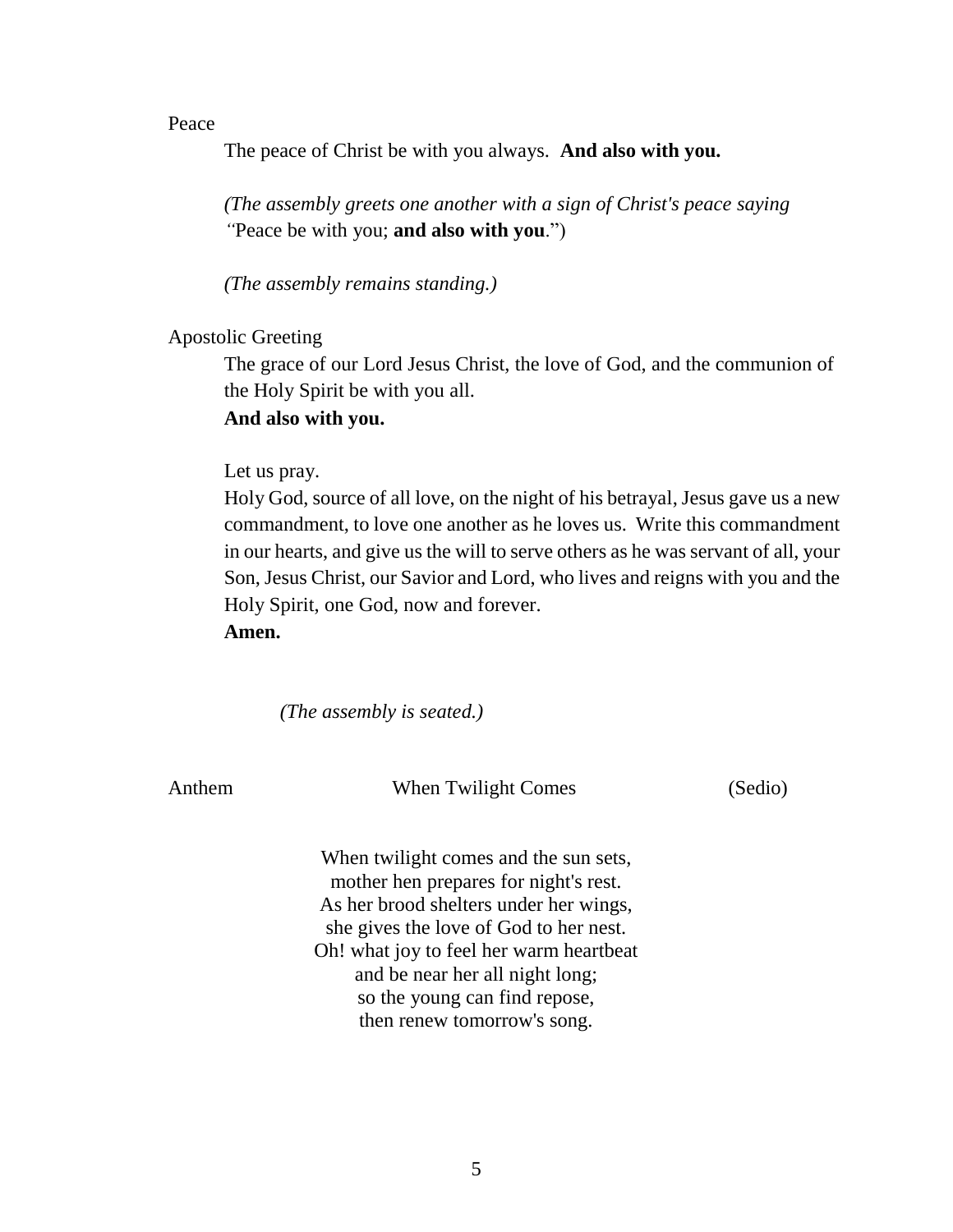One day the Rabbi, Lord Jesus, called the twelve to share his last meal. As the hen tends her young, so for them he spent himself to seek and to heal. Oh! what joy to be with Christ Jesus, hear his voice, oh! sheer delight, and receive his servant care: all before the coming night.

So gather round once again, friends, touched by fading glow of sun's gold, and recount all our frail human hopes: the dreams of young and stories of old. Oh! what joy to pray close together, kneeling as one family, by a mother's love embraced in the blessed Trinity.

*Word*

First Reading *Exodus* 12:1-14 The Word of the Lord. **Thanks be to God.**

Psalm 116:1-2, 12-19

*(Verses will be sung responsively by verse.)* 1 I love the LORD, who has **|** heard my voice,

and listened to my **|** supplication,

**2 for the LORD has given | ear to me whenev- | er I called.**

12 How shall I re- **|** pay the LORD for all the good things God has **|** done for me?

#### **13 I will lift the cup | of salvation**

### **and call on the name | of the LORD.**

14 I will fulfill my vows **|** to the LORD in the presence of **|** all God's people.

### **15 Precious in your | sight, O LORD, is the death | of your servants.**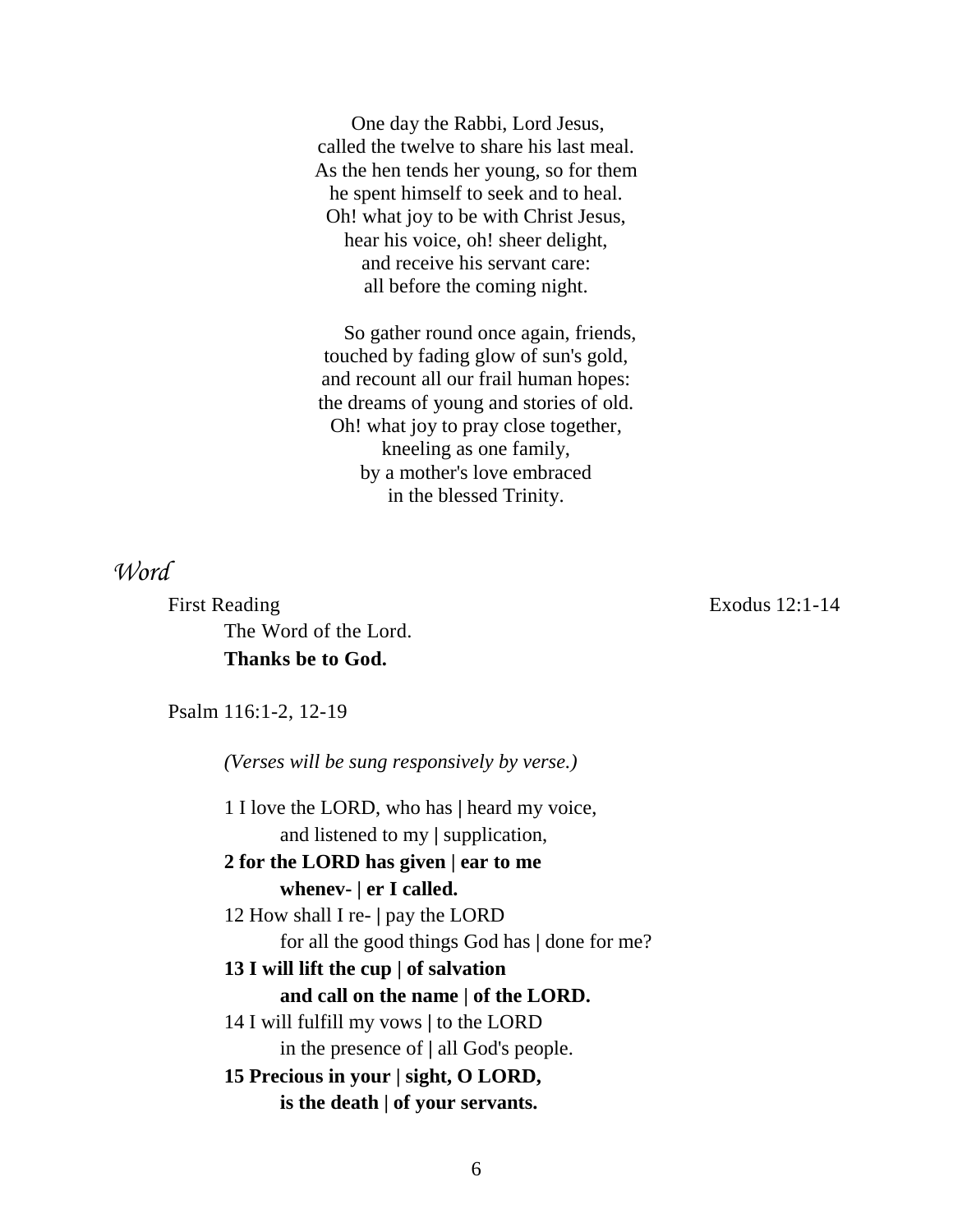16 O LORD, truly I **|** am your servant; I am your servant, the child of your handmaid; you have freed me **|** from my bonds.

**17 I will offer you the sacrifice | of thanksgiving and call upon the name | of the LORD.**

18 I will fulfill my vows **|** to the LORD in the presence of **|** all God's people,

**19 in the courts of | the LORD's house, in the midst of you, O Jerusalem.** 

Second Reading 1:23-26 The Word of the Lord. **Thanks be to God.**

*(The assembly stands.)*

Gospel Acclamation

*(Assembly sings acclamation; choir sings verse, assembly repeats acclamation.)*



I give you a new commandment, that you love one another just as I have loved you.

Gospel John 13:1-17, 31b-35

*The gospel is announced.*

The Holy Gospel according to St. John the thirteenth chapter. **Glory to you, O Lord.**

*The gospel is proclaimed, concluding:*

The Gospel of the Lord. **Praise to you, O Christ.**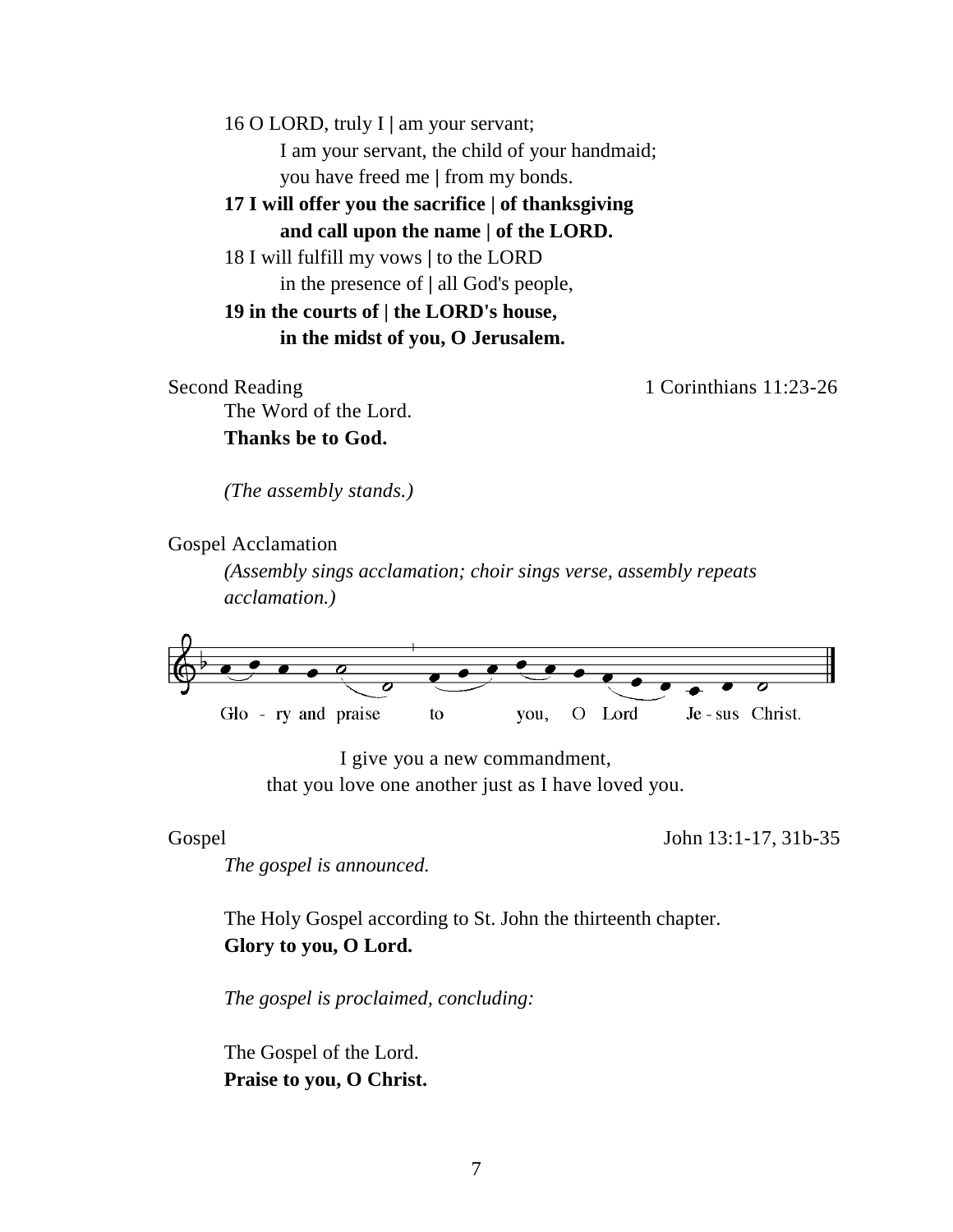*(The assembly is seated.)*

Sermon Pastor Brenda Martin

*(Silence for reflection.)*

*(The assembly stands to proclaim the word of God in song.)*



*(The assembly is seated.)*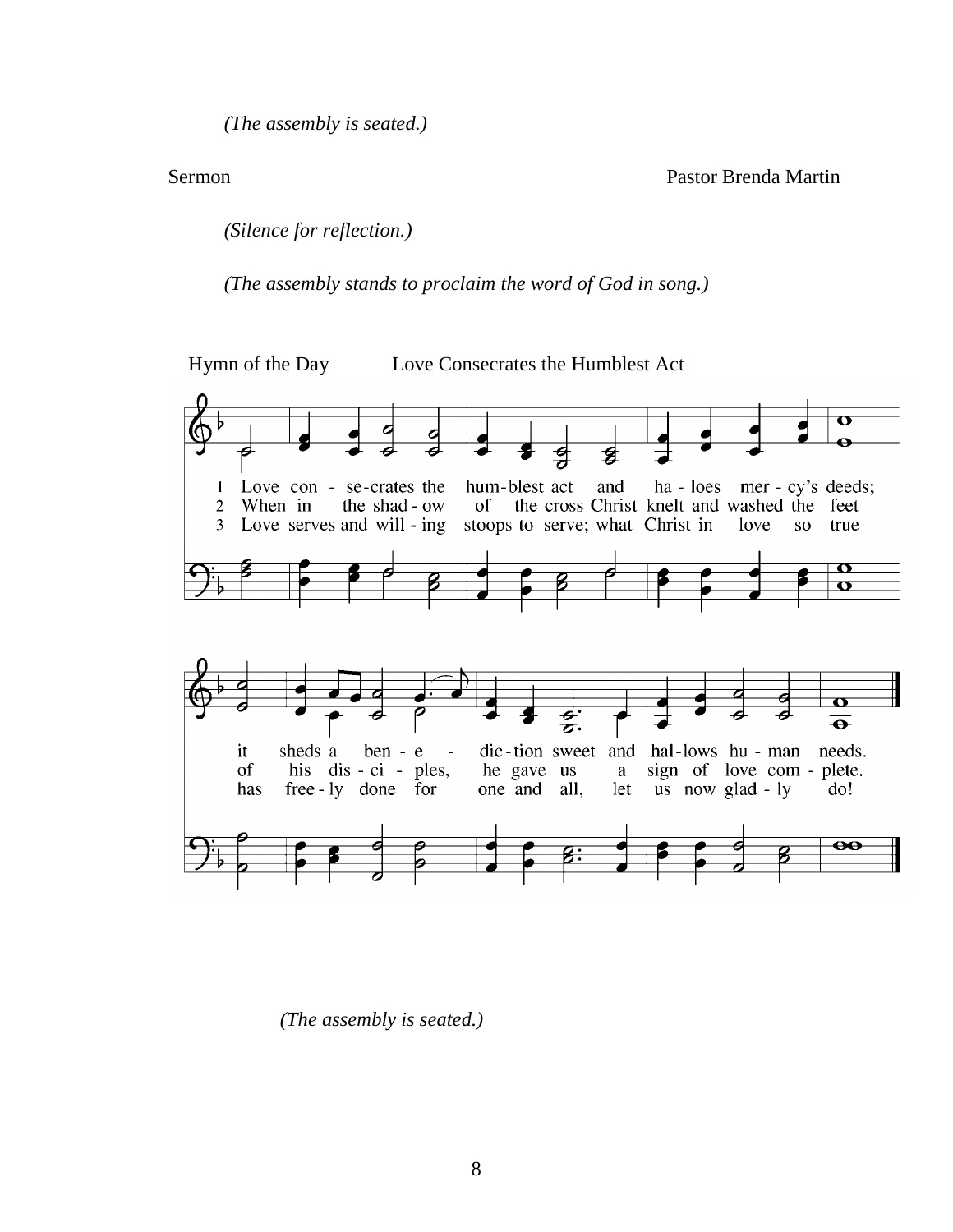## *Footwashing*

On this night we have heard our Lord's commandment to love one another as he has loved us. We who receive God's love in Jesus Christ are called to love one another, to be servants to each other as Jesus became our servant. Our commitment to this loving service is signified in the washing of feet, following the example our Lord gave us on the night before his death.

*(Those participating in the Footwashing in the chancel come forward to their seats.)*



Ubi Caritas et Amor *(Where True Charity and Love Abide)*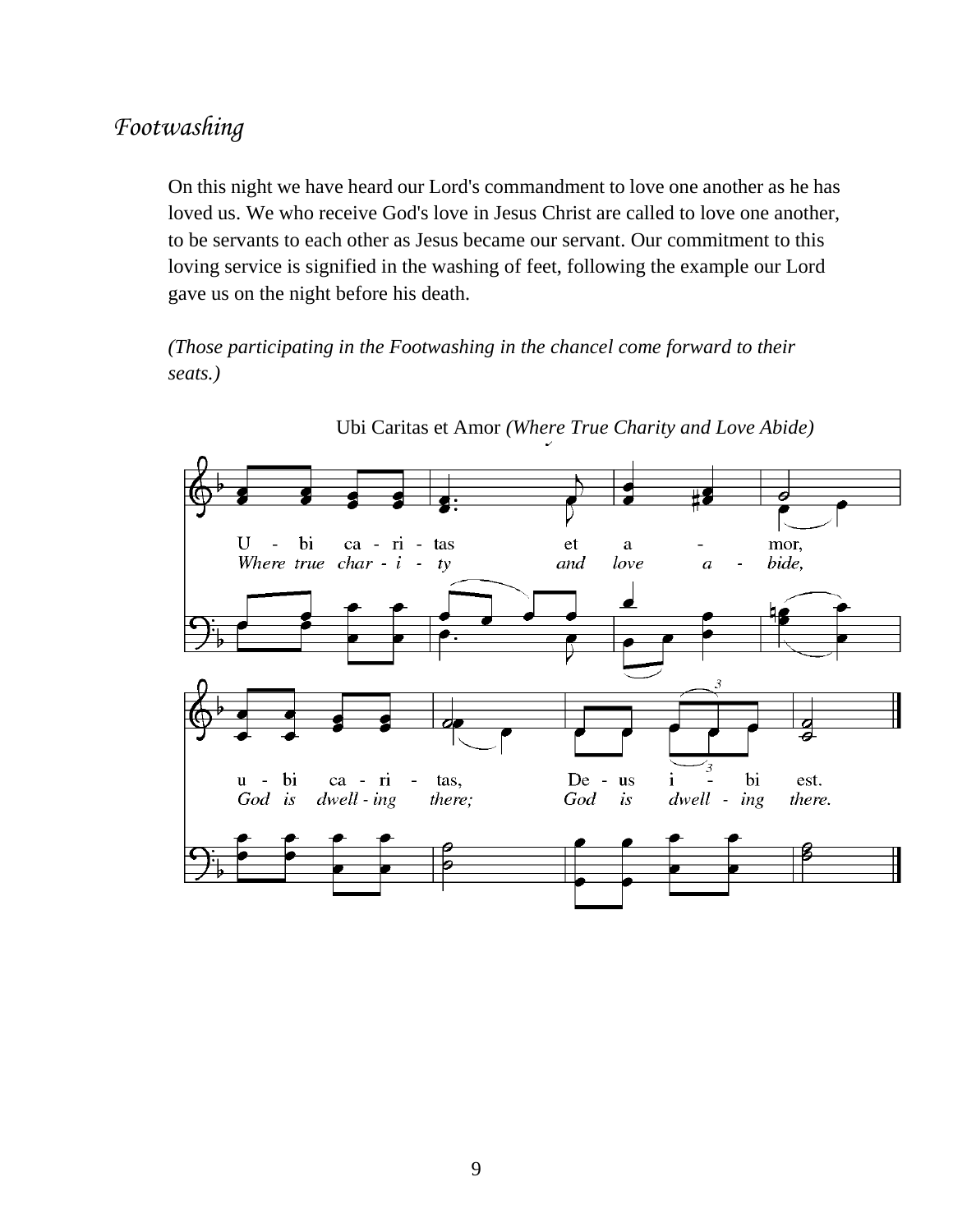Prayers of Intercession

In these holiest of days, we offer prayers for ourselves, our neighbors, and our world, responding ... Merciful God, receive our prayer.

### *A brief silence.*

We pray for the church around the world. Write your new commandment of love on the heart of every believer and strengthen pastors, deacons, and lay leaders in humble service for your people. Merciful God, **receive our prayer.**

We pray for the good earth you have made. Protect fields, orchards, local farms, and gardens. Inspire us with the new life budding around us, that we show more care for plants and all living creatures. Merciful God, **receive our prayer.**

We pray for leaders in every land. Kindle compassion and equity in all who are called to administer justice. Guide all in positions of power away from the temptations of abuse and toward work for the common good. Merciful God, **receive our prayer.**

We pray for all who are in need, especially those who are incarcerated or unjustly accused. Illuminate paths to end oppression and form supportive communities gathered around a common commitment to justice and peace. Merciful God, **receive our prayer.**

We pray for this congregation and all who gather to receive your body and blood this day. Fill us at this shared table and nourish us well to heed your example of grace. Send us in love to those who cannot be with us due to illness. Merciful God, **receive our prayer.**

We give thanks for those who have died in the faith. Teach us by their example and comfort us as we mourn. Renew us by the promise of life together with you. Merciful God,

#### **receive our prayer.**

Are there others for whom we should pray?

**P:** We offer to you these petitions and those we carry in our hearts, trusting in your abundant and ever-present mercy. **Amen.**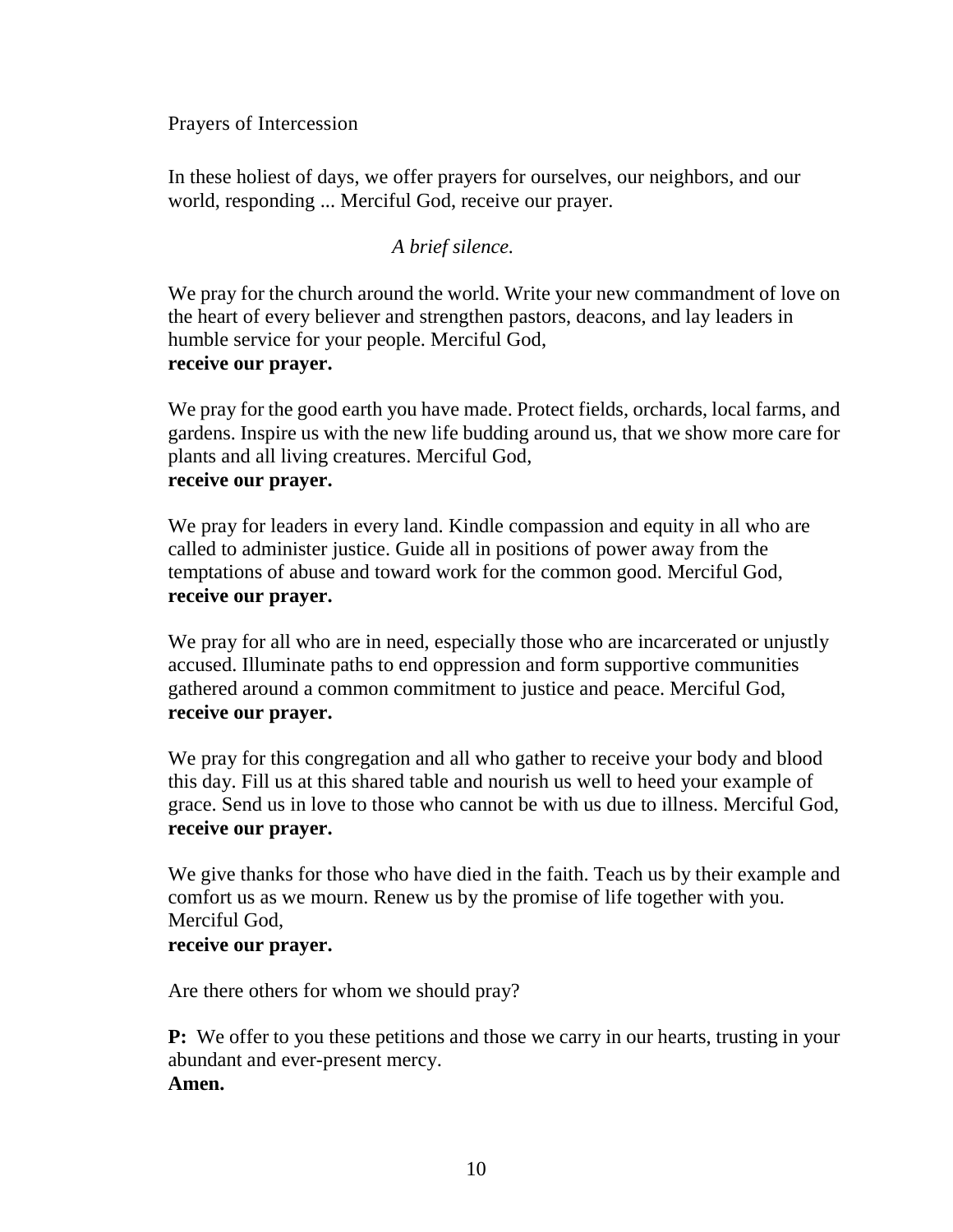## *(The assembly is seated.)*

# *Meal*

Offering

Music during the Offering **Interlude** (Murray)

*(The assembly stands.)*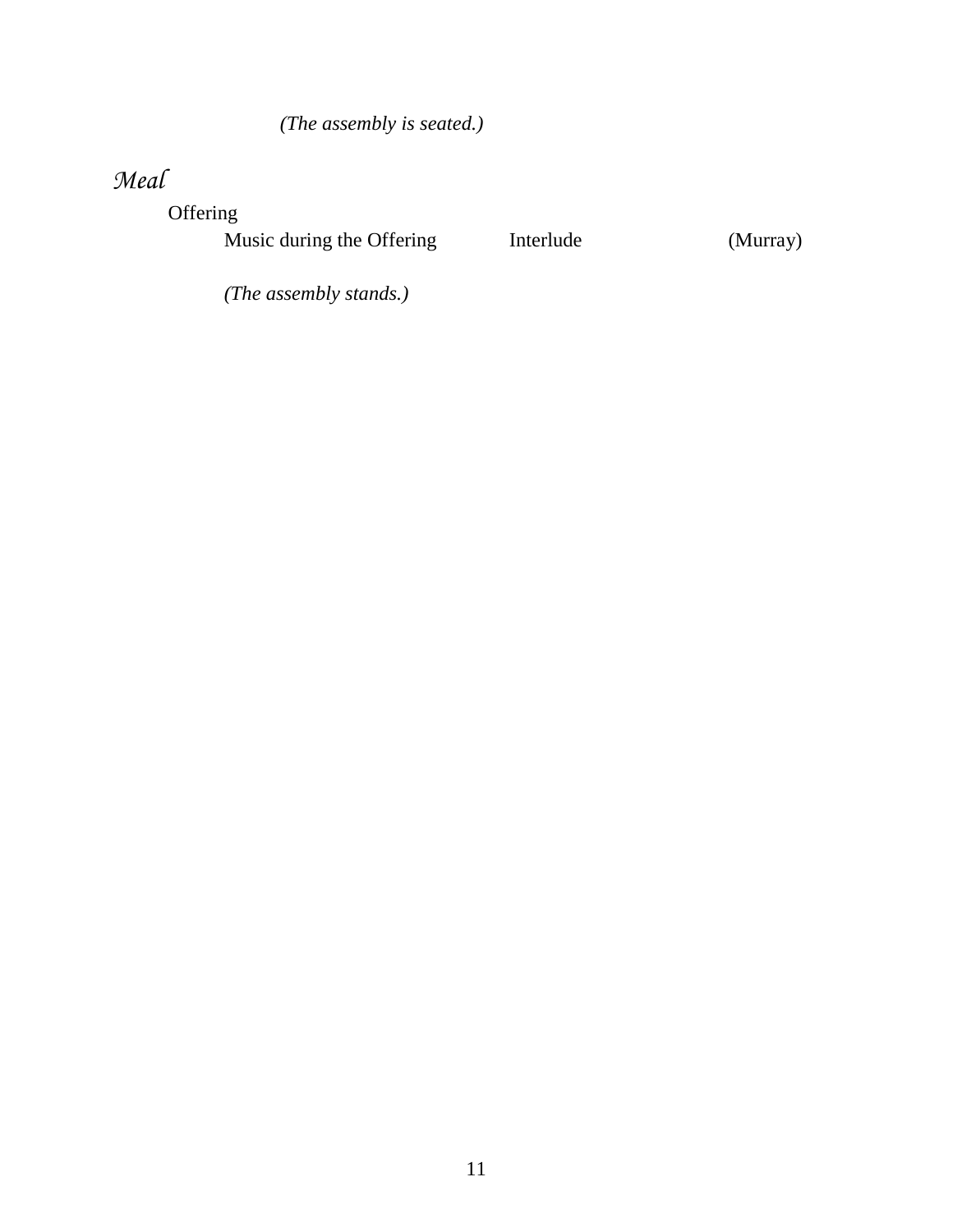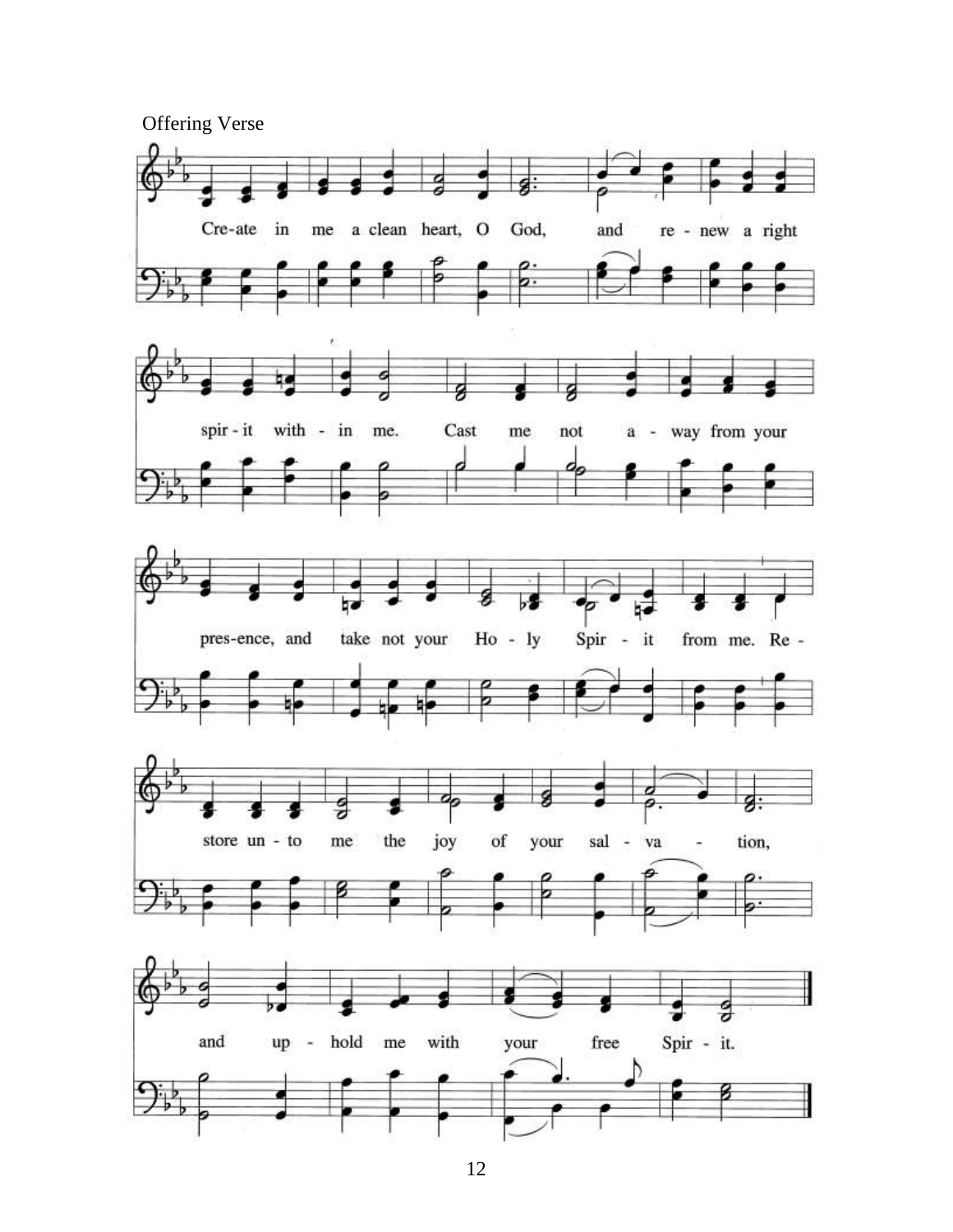Offering Prayer

Let us pray.

God our provider, you have not fed us with bread alone, but with words of grace and life. Bless us and these your gifts, which we receive from your bounty, through Jesus Christ our Lord.

**Amen.**

Great Thanksgiving



It is indeed right, our duty and our joy, that we should at all times and in all places give thanks and praise to you, almighty and merciful God, through our Savior Jesus Christ, whose suffering and death gave salvation to all. You gather your people around the tree of the cross, transforming death into life. And so, with all the choirs of angels, with the church on earth and the hosts of heaven, we praise your name and join their unending hymn: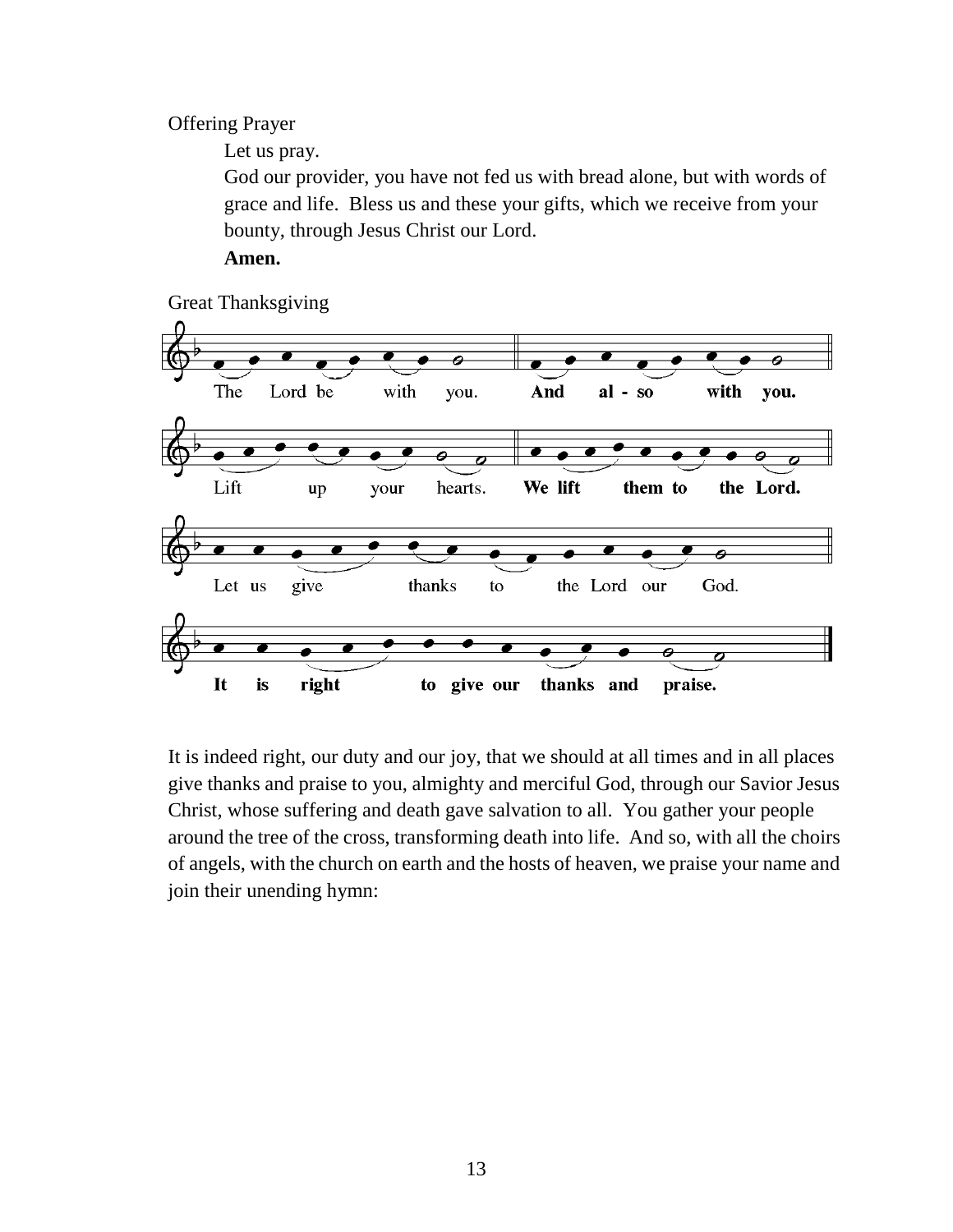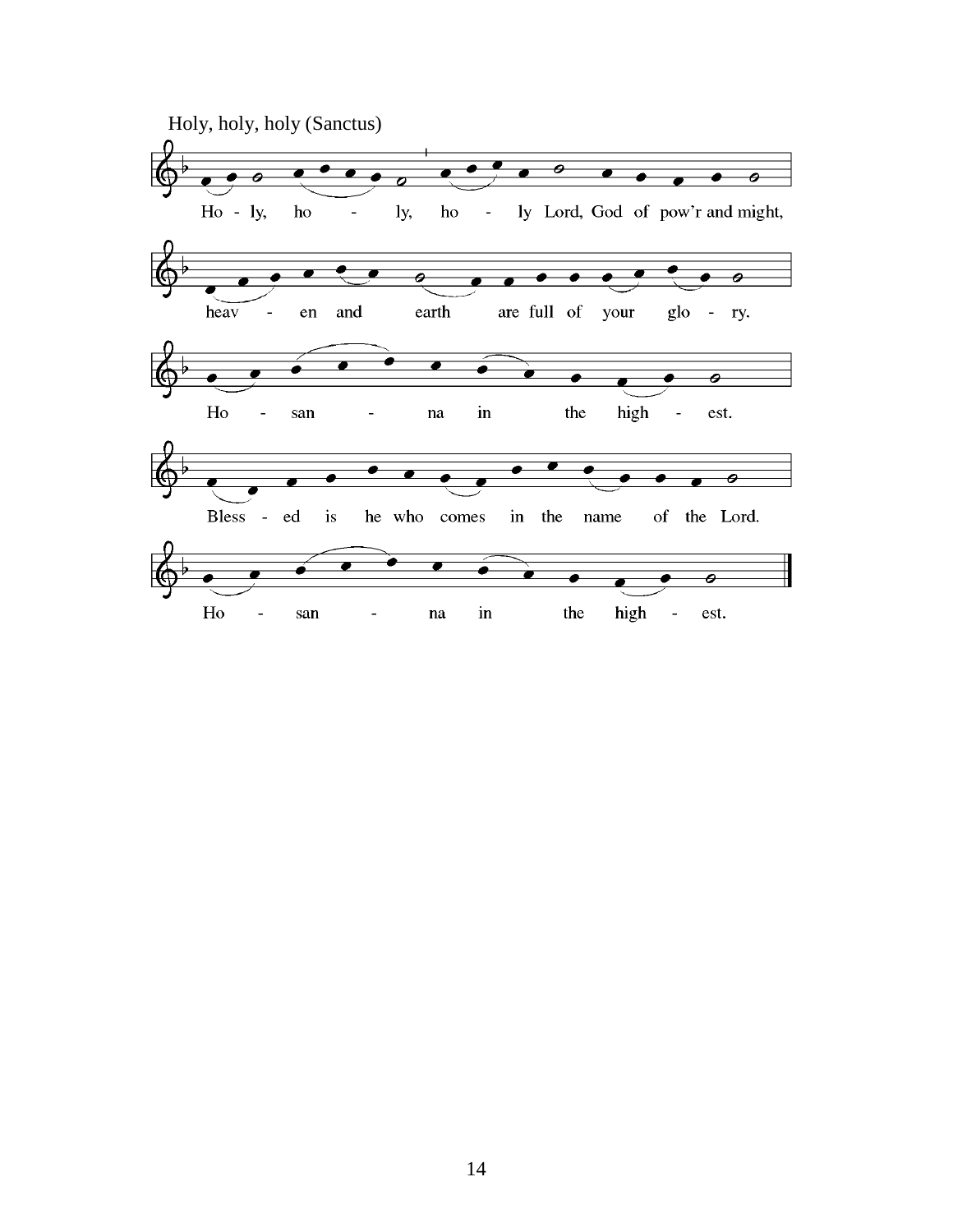Prayer of Thanksgiving

Blessed are you, O God of the universe. Your mercy is everlasting and your faithfulness endures from age to age.

Praise to you for creating the heavens and the earth. Praise to you for saving the earth from the waters of the flood. Praise to you for bringing the Israelites safely through the sea. Praise to you for leading your people through the wilderness

to the land of milk and honey. Praise to you for the words and deeds of Jesus, your anointed one. Praise to you for the death and resurrection of Christ. Praise to you for your Spirit poured out on all nations.

In the night in which he was betrayed, our Lord Jesus took bread, and gave thanks; broke it, and gave it to his disciples, saying: Take and eat; this is my body, given for you. Do this for the remembrance of me. Again, after supper, he took the cup, gave thanks, and gave it for all to drink, saying: This cup is the new covenant in my blood, shed for you and for all people for the forgiveness of sin. Do this for the remembrance of me.

With this bread and cup we remember our Lord's passover from death to life as we proclaim the mystery of faith:



O God of resurrection and new life: Pour out your Holy Spirit on us and on these gifts of bread and wine.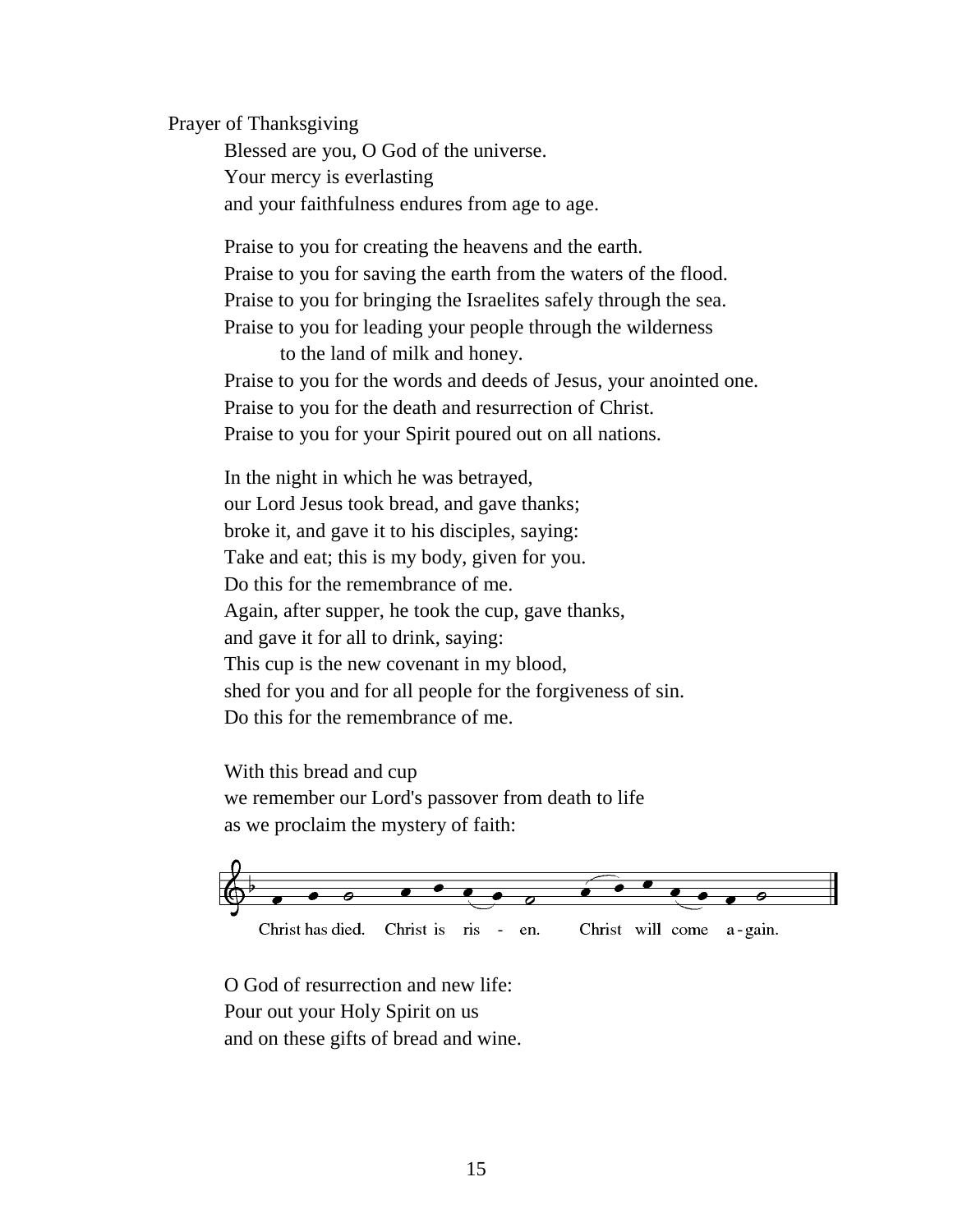Bless this feast. Grace our table with your presence. **Come, Holy Spirit.**

Reveal yourself to us in the breaking of the bread. Raise us up as the body of Christ for the world. Breathe new life into us. Send us forth, burning with justice, peace, and love. **Come, Holy Spirit.**

With your holy ones of all times and places, with the earth and all its creatures, with sun and moon and stars. we praise you, O God, blessed and holy Trinity, now and forever.

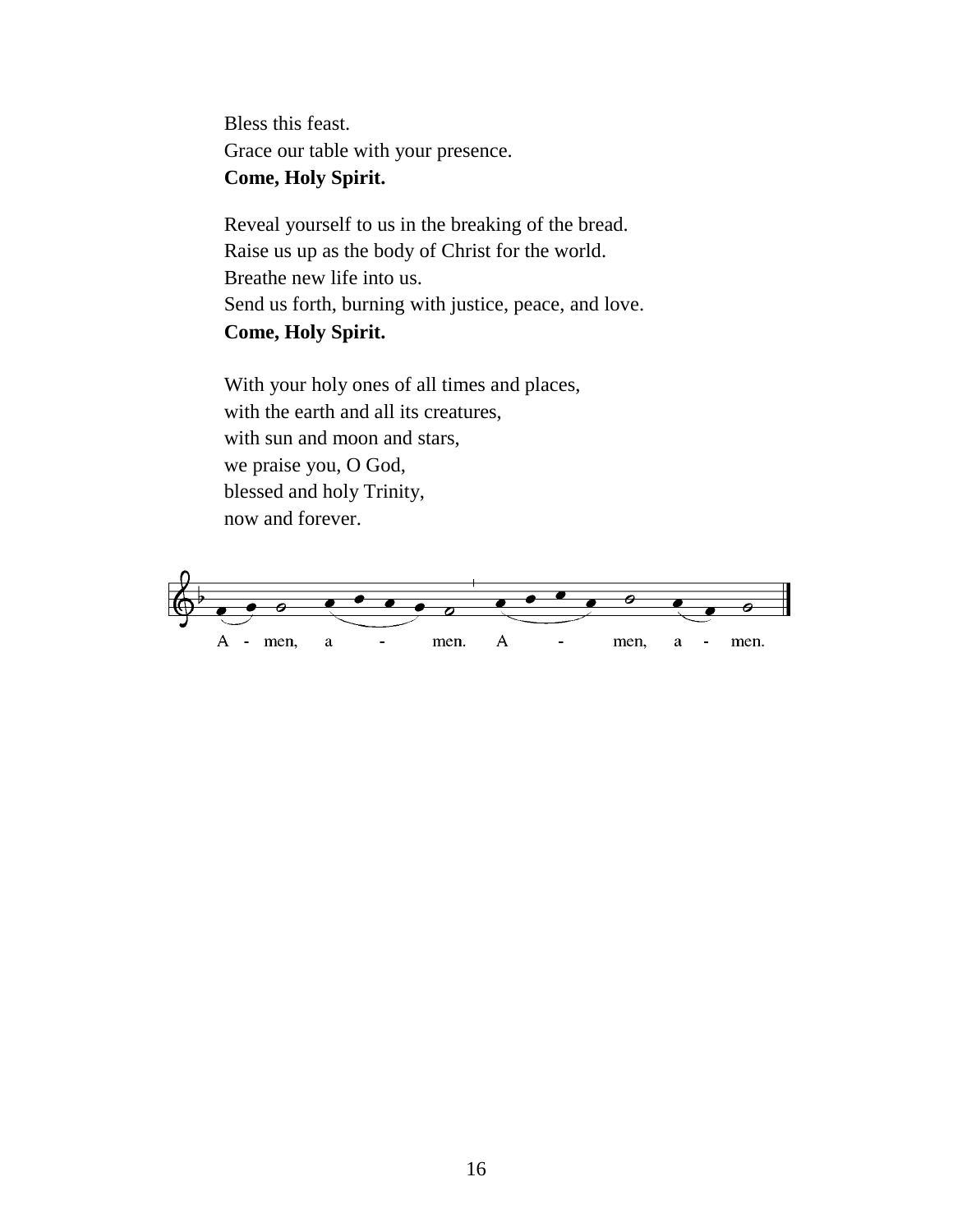Lord's Prayer



Breaking of Bread

When we eat this bread, we share the body of Christ. When we drink this cup, we share the blood of Christ.

**Reveal yourself to us, O Lord, in the breaking of bread, as once you revealed yourself to your disciples.**

The gifts of God for the people of God. Come, for all is now ready.

*(The assembly is seated.)*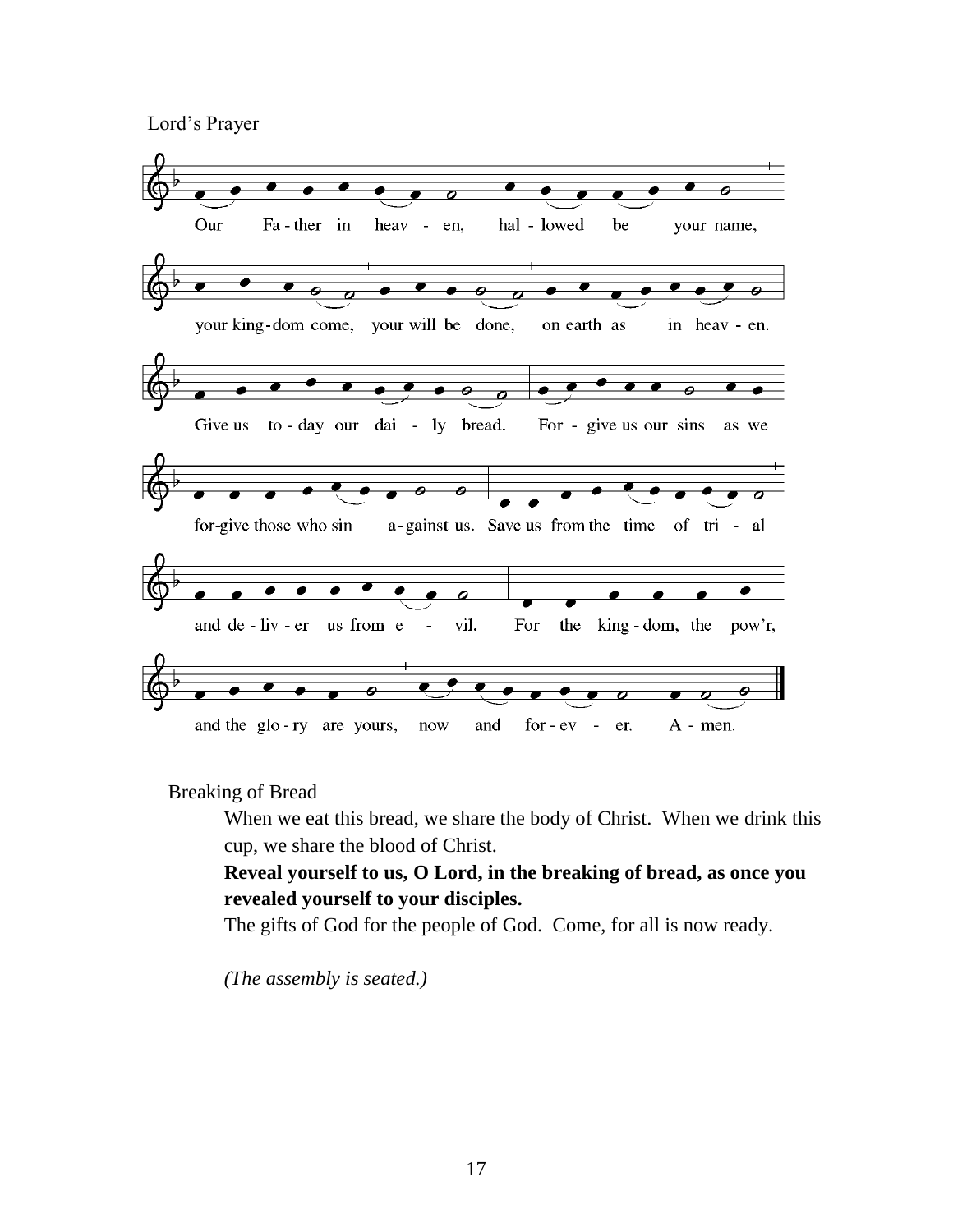Lamb of God



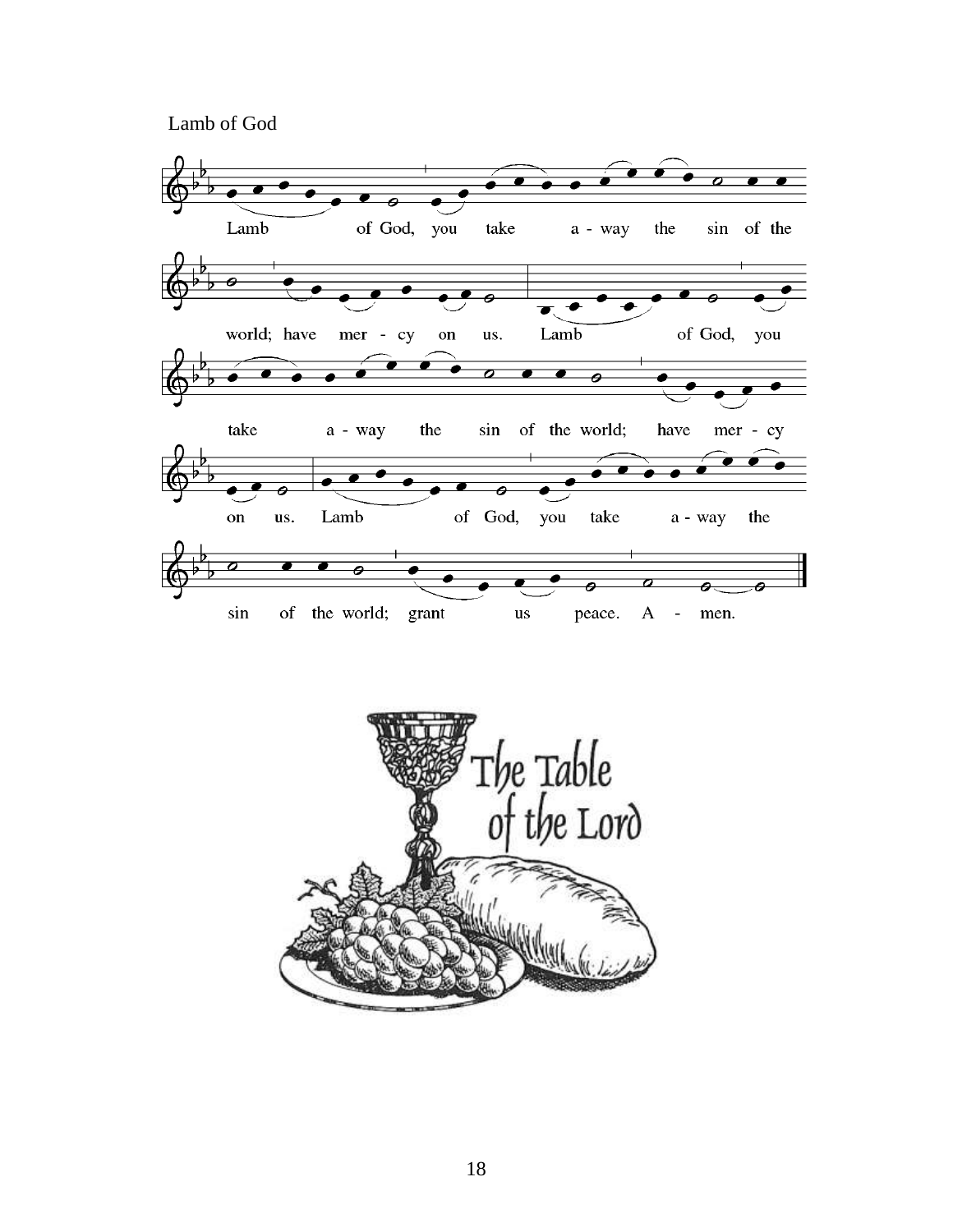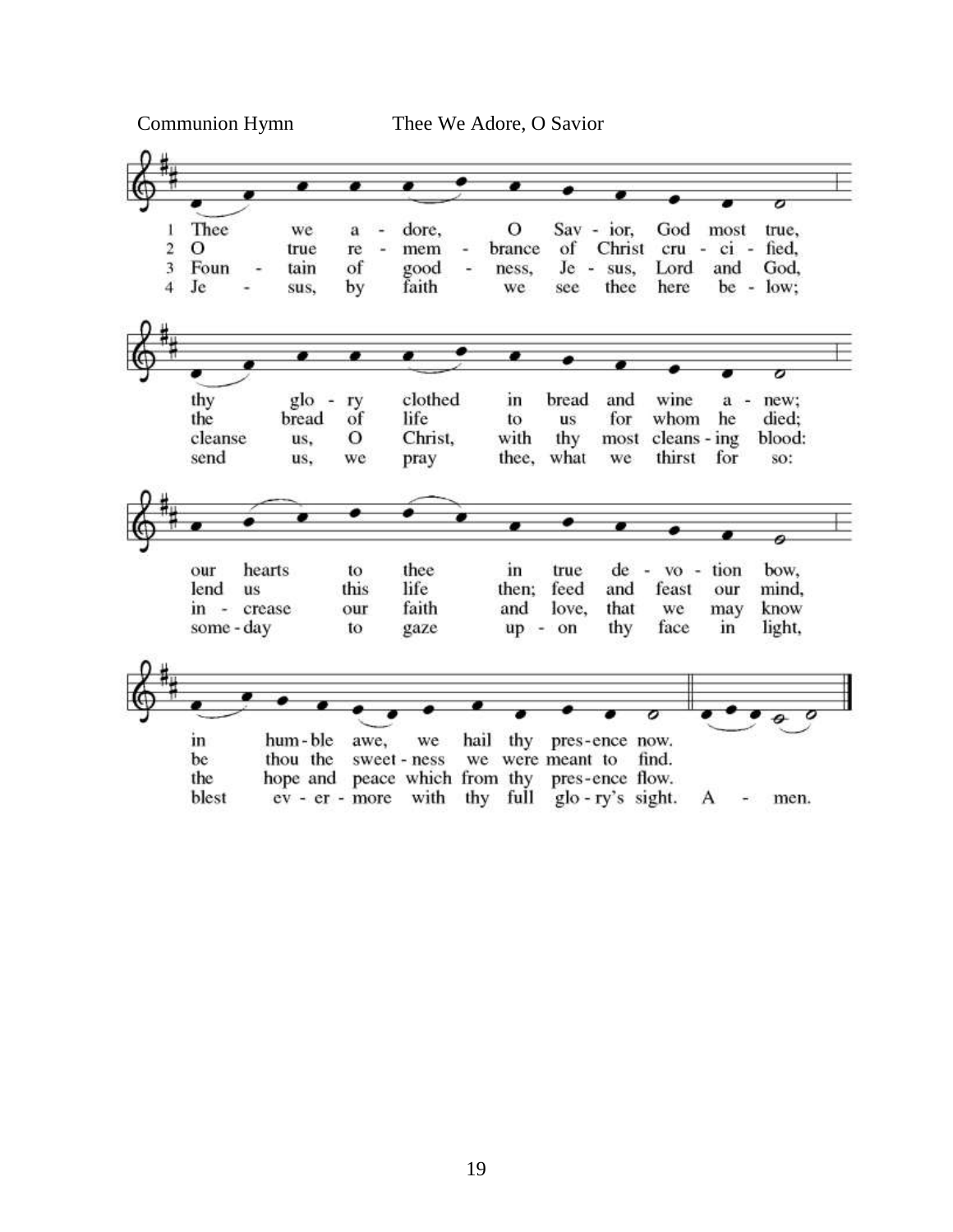

### *(The assembly stands.)*

The body and blood of our Lord Jesus Christ strengthen you and keep you in his grace.

#### **Amen.**

Prayer after Communion

#### Let us pray.

Lord Jesus, in a wonderful sacrament you strengthen us with the saving power of your suffering, death, and resurrection. May this sacrament of your body and blood so work in us that the fruits of your redemption will show forth in the way we live, for you live and reign with the Father and the Holy Spirit, one God, now and forever.

### **Amen.**

*(Please kneel, as able, or sit, following the Post-Communion Prayer for the Stripping of the Altar.)*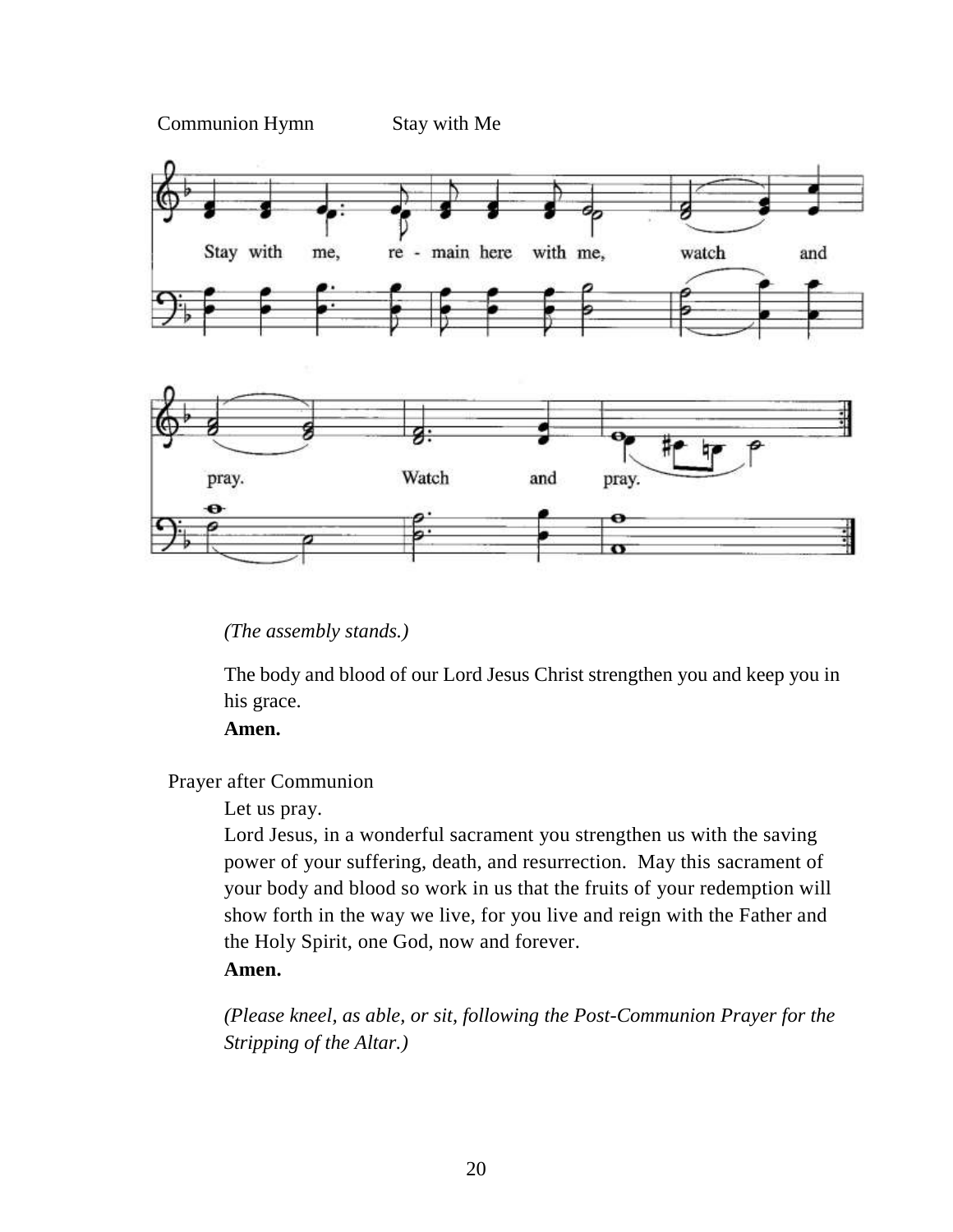# *Stripping of the Altar*

*The sacramental elements and vessels, linens, candles, and books are removed from the altar while appropriate Psalm(s) are sung. We recall through this ritual the suffering and mockery of Christ* 

Psalm 88 *(sung by Choir)*

*(After the ministers leave, the people may leave the church building in silence or remain in silence to contemplate the Passion of Our Lord. The Prayer Vigil begins after the Service.) Worship continues tomorrow evening, Good Friday, at 7:00 p.m.*